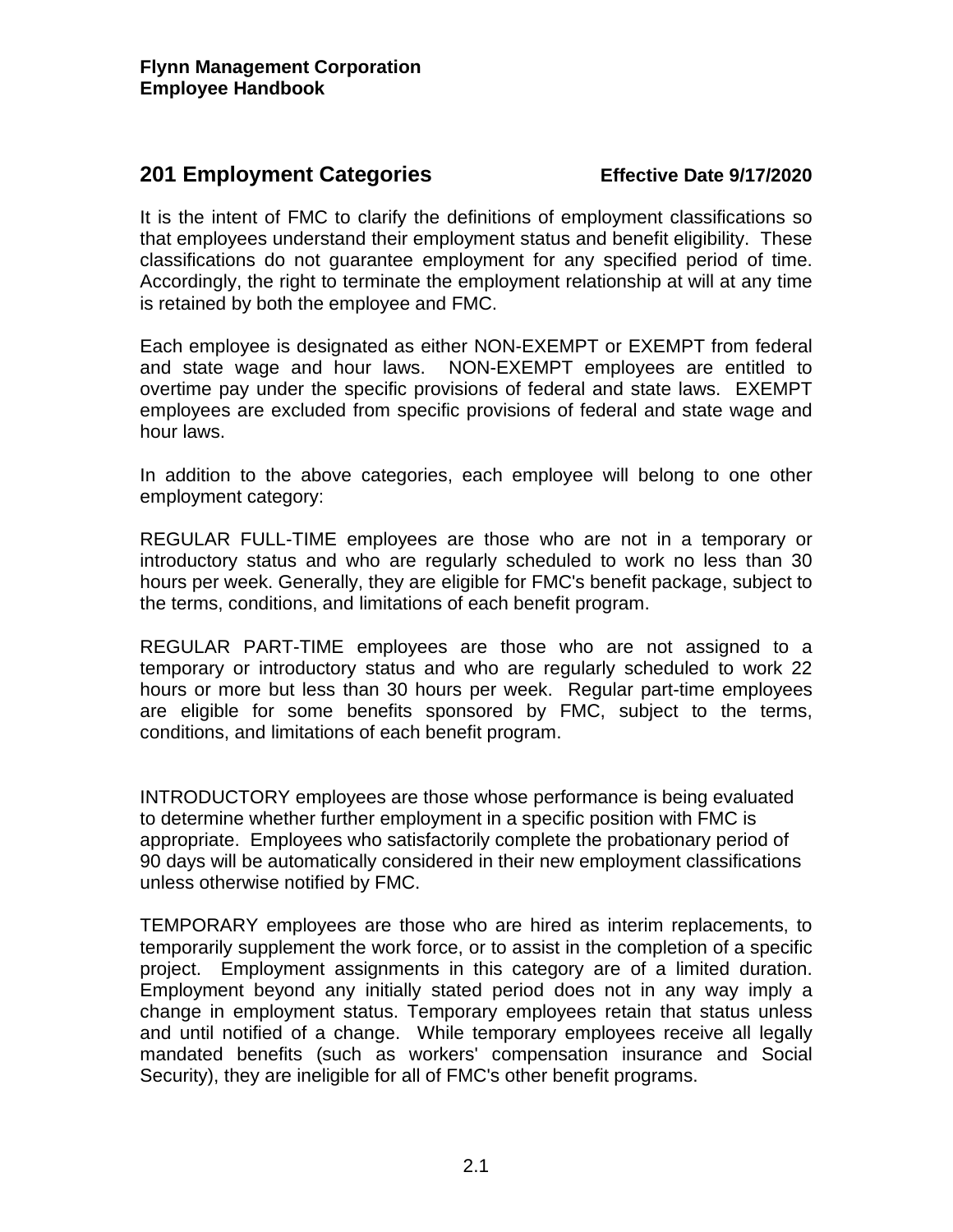CASUAL employees are those who have established an employment relationship with FMC but who are assigned to work on an intermittent and/or unpredictable basis. While they receive all legally mandated benefits (such as workers' compensation insurance and Social Security), they are ineligible for all of FMC's other benefit programs.

### **202 Access to Personnel Files Effective Date 1/1/2020**

FMC maintains a personnel file on each employee. The personnel file includes such information as the employee's job application, resume, records of training, and salary increases, and other employment records.

Personnel files are the property of FMC, and access to the information they contain is restricted. Generally, only supervisors and management personnel of FMC who have a legitimate reason to review information in a file are allowed to do so.

Employees who wish to review their own file should contact the Director of Human Resources. With reasonable advance notice, employees may review their own personnel files in FMC's offices and in the presence of an individual appointed by FMC to maintain the files.

### **203 Employee Reference Checks Effective Date 9/1/1998**

To ensure that individuals who join FMC are well qualified and have a strong potential to be productive and successful, it is the policy of FMC to check the employment references of all applicants.

Human Resources will respond to all reference check inquiries from other employers. Responses to such inquiries will be limited to factual information that can be substantiated by FMC's records. No employment data will be released without a written authorization and release signed by the individual who is the subject of the inquiry.

### **204 Personnel Data Changes Effective Date 9/1/1998**

It is the responsibility of each employee to promptly notify FMC of any changes in personal data. Personal mailing addresses, telephone numbers, number and names of dependents, individuals to be contacted in the event of an emergency, educational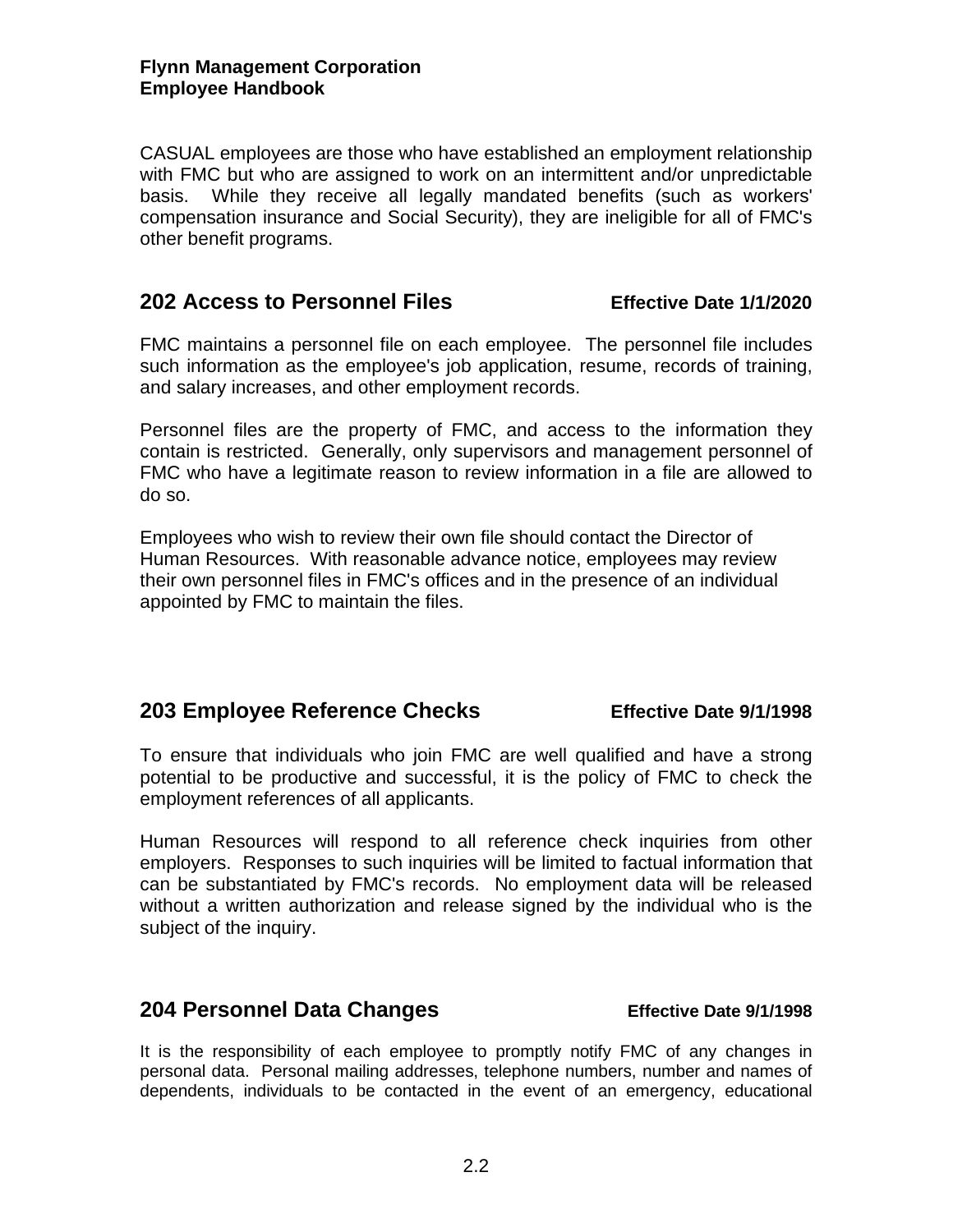accomplishments, and other such status reports should be accurate and current at all times. If any personal data has changed, it is the employee's responsibility to notify Human Resources in writing of any and all such changes.

### **205 Probationary Period Effective Date 1/1/2020**

The introductory period is intended to give new employees the opportunity to demonstrate their ability to achieve a satisfactory level of performance and to determine whether the new position meets their expectations. FMC uses this period to evaluate employee capabilities, work habits, and overall performance. Either the employee or FMC may end the employment relationship at will at any time during or after the introductory period, with or without cause or advance notice.

All new and rehired employees work on an introductory basis for the first fourteen weeks twelve weeks 90 calendar days after their date of hire. Employees who are promoted or transferred within FMC must complete a secondary introductory period of the same length with each reassignment to a new position. Any significant absence will automatically extend an introductory period by the length of the absence. If FMC determines that the designated introductory period does not allow sufficient time to thoroughly evaluate the employee's performance, the introductory period may be extended for a specified period.

In cases of promotions or transfers within FMC, an employee who, in the sole judgment of management, is not successful in the new position can be removed from that position at any time during the secondary introductory period. If this occurs, the employee may be allowed to return to his or her former job or to a comparable job for which the employee is qualified, depending on the availability of such positions and FMC's needs.

Upon satisfactory completion of the initial introductory period, employees enter the appropriate employment classification.

During the initial introductory period, new employees are eligible for those benefits that are required by law, such as workers' compensation insurance and Social Security and other benefit programs, subject to the terms and conditions of each benefits program. Employees should read the information for each specific benefits program for the details on eligibility requirements.

Benefits eligibility and employment status are not changed during the secondary introductory period that results from a promotion or transfer within FMC.

### **206 Recommendations of Former Employees Effective Date 2/22/05**

No employees will give verbal or written recommendations for former employees. All requests for employment verification are to be directed to Human Resources.